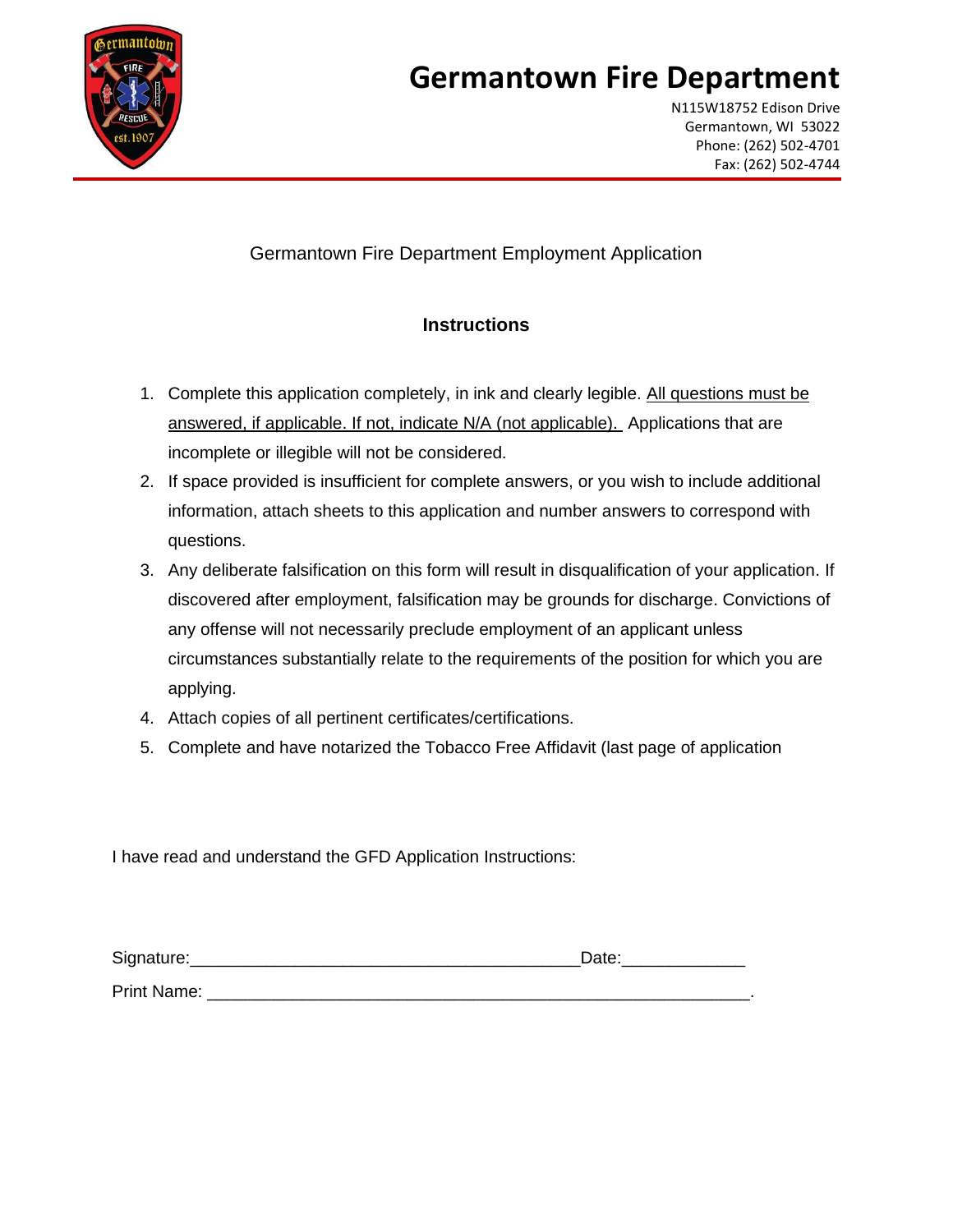

N115W18752 Edison Drive Germantown, WI 53022 Phone: (262) 502-4701 Fax: (262) 502-4744

| Last                                                           | First                   | Middle     |    |
|----------------------------------------------------------------|-------------------------|------------|----|
|                                                                |                         |            |    |
|                                                                |                         |            |    |
|                                                                |                         |            |    |
|                                                                |                         |            |    |
|                                                                |                         |            |    |
|                                                                |                         |            |    |
| Do you currently hold a State of WI Drivers License? YES       | NO.                     |            |    |
|                                                                | Any restrictions?       | <b>YES</b> | NO |
|                                                                |                         |            |    |
|                                                                |                         |            |    |
|                                                                |                         |            |    |
| Are you at least 18 years old? YES<br><b>NO</b>                |                         |            |    |
| Have you attained your high school diploma, or GED equivalent? | <b>YES</b><br><b>NO</b> |            |    |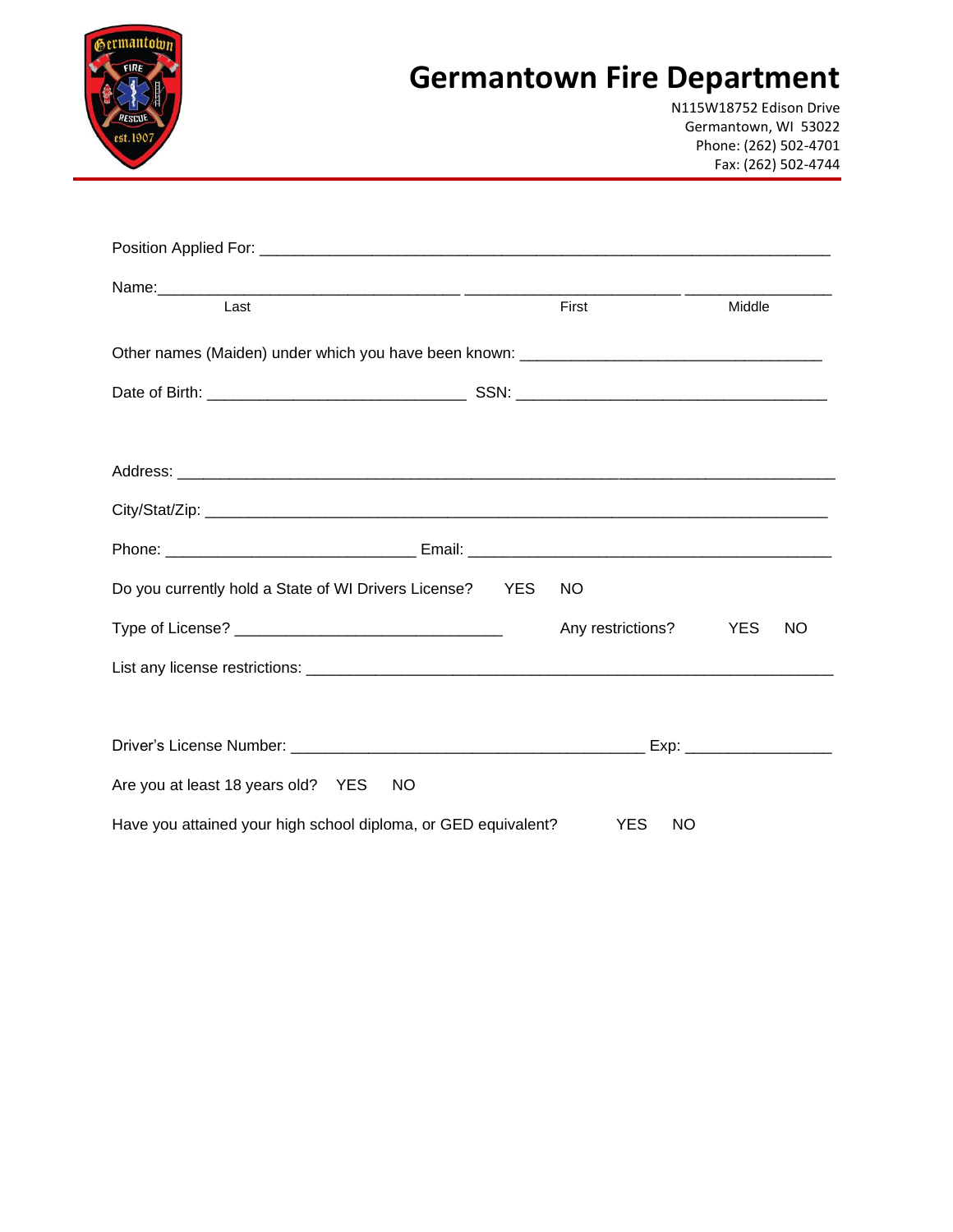

N115W18752 Edison Drive Germantown, WI 53022 Phone: (262) 502-4701 Fax: (262) 502-4744

- 1. Provide the following post-secondary school information:
	- a. Name of college or university you are attending/have attended:

\_\_\_\_\_\_\_\_\_\_\_\_\_\_\_\_\_\_\_\_\_\_\_\_\_\_\_\_\_\_\_\_\_\_\_\_\_\_\_\_\_\_\_\_\_\_\_\_\_\_\_\_\_\_\_\_\_\_\_\_\_\_

\_\_\_\_\_\_\_\_\_\_\_\_\_\_\_\_\_\_\_\_\_\_\_\_\_\_\_\_\_\_\_\_\_\_\_\_\_\_\_\_\_\_\_\_\_\_\_\_\_\_\_\_\_\_\_\_\_\_\_\_\_\_

\_\_\_\_\_\_\_\_\_\_\_\_\_\_\_\_\_\_\_\_\_\_\_\_\_\_\_\_\_\_\_\_\_\_\_\_\_\_\_\_\_\_\_\_\_\_\_\_\_\_\_\_\_\_\_\_\_\_\_\_\_\_

\_\_\_\_\_\_\_\_\_\_\_\_\_\_\_\_\_\_\_\_\_\_\_\_\_\_\_\_\_\_\_\_\_\_\_\_\_\_\_\_\_\_\_\_\_\_\_\_\_\_\_\_\_\_\_\_\_\_\_\_\_\_

\_\_\_\_\_\_\_\_\_\_\_\_\_\_\_\_\_\_\_\_\_\_\_\_\_\_\_\_\_\_\_\_\_\_\_\_\_\_\_\_\_\_\_\_\_\_\_\_\_\_\_\_\_\_\_\_\_\_\_\_\_\_

\_\_\_\_\_\_\_\_\_\_\_\_\_\_\_\_\_\_\_\_\_\_\_\_\_\_\_\_\_\_\_\_\_\_\_\_\_\_\_\_\_\_\_\_\_\_\_\_\_\_\_\_\_\_\_\_\_\_\_\_\_\_

\_\_\_\_\_\_\_\_\_\_\_\_\_\_\_\_\_\_\_\_\_\_\_\_\_\_\_\_\_\_\_\_\_\_\_\_\_\_\_\_\_\_\_\_\_\_\_\_\_\_\_\_\_\_\_\_\_\_\_\_\_\_

\_\_\_\_\_\_\_\_\_\_\_\_\_\_\_\_\_\_\_\_\_\_\_\_\_\_\_\_\_\_\_\_\_\_\_\_\_\_\_\_\_\_\_\_\_\_\_\_\_\_\_\_\_\_\_\_\_\_\_\_\_\_

\_\_\_\_\_\_\_\_\_\_\_\_\_\_\_\_\_\_\_\_\_\_\_\_\_\_\_\_\_\_\_\_\_\_\_\_\_\_\_\_\_\_\_\_\_\_\_\_\_\_\_\_\_\_\_\_\_\_\_\_\_\_

- b. City/State of college or university:
- c. Number of credits pursued for the current semester:
- d. Anticipated graduation date:
- e. Current cumulative GPA :
- 2. Provide the following high school information:
	- a. Name of school(s):
	- b. City/State:
	- c. Dates attended:
	- d. Graduation Date:

3. Have you ever been dismissed or suspended from a school or employer because of disciplinary action?

\_\_\_\_\_\_\_\_\_\_\_\_\_\_\_\_\_\_\_\_\_\_\_\_\_\_\_\_\_\_\_\_\_\_\_\_\_\_\_\_\_\_\_\_\_\_\_\_\_\_\_\_\_\_\_\_\_\_\_\_\_\_\_\_\_\_\_\_\_\_\_\_\_\_\_\_\_ \_\_\_\_\_\_\_\_\_\_\_\_\_\_\_\_\_\_\_\_\_\_\_\_\_\_\_\_\_\_\_\_\_\_\_\_\_\_\_\_\_\_\_\_\_\_\_\_\_\_\_\_\_\_\_\_\_\_\_\_\_\_\_\_\_\_\_\_\_\_\_\_\_\_\_\_\_ \_\_\_\_\_\_\_\_\_\_\_\_\_\_\_\_\_\_\_\_\_\_\_\_\_\_\_\_\_\_\_\_\_\_\_\_\_\_\_\_\_\_\_\_\_\_\_\_\_\_\_\_\_\_\_\_\_\_\_\_\_\_\_\_\_\_\_\_\_\_\_\_\_\_\_\_\_

\_\_\_\_\_\_\_\_\_\_\_\_\_\_\_\_\_\_\_\_\_\_\_\_\_\_\_\_\_\_\_\_\_\_\_\_\_\_\_\_\_\_\_\_\_\_\_\_\_\_\_\_\_\_\_\_\_\_\_\_\_\_\_\_\_\_\_\_\_\_\_\_\_\_\_\_\_ \_\_\_\_\_\_\_\_\_\_\_\_\_\_\_\_\_\_\_\_\_\_\_\_\_\_\_\_\_\_\_\_\_\_\_\_\_\_\_\_\_\_\_\_\_\_\_\_\_\_\_\_\_\_\_\_\_\_\_\_\_\_\_\_\_\_\_\_\_\_\_\_\_\_\_\_\_ \_\_\_\_\_\_\_\_\_\_\_\_\_\_\_\_\_\_\_\_\_\_\_\_\_\_\_\_\_\_\_\_\_\_\_\_\_\_\_\_\_\_\_\_\_\_\_\_\_\_\_\_\_\_\_\_\_\_\_\_\_\_\_\_\_\_\_\_\_\_\_\_\_\_\_\_\_

YES NO Details:  $\blacksquare$ 

4. Have you ever tried, used, experimented in any way with any illegal controlled substances?

YES NO Details:\_\_\_\_\_\_\_\_\_\_\_\_\_\_\_\_\_\_\_\_\_\_\_\_\_\_\_\_\_\_\_\_\_\_\_\_\_\_\_\_\_\_\_\_\_\_\_\_\_\_\_\_\_\_\_\_\_\_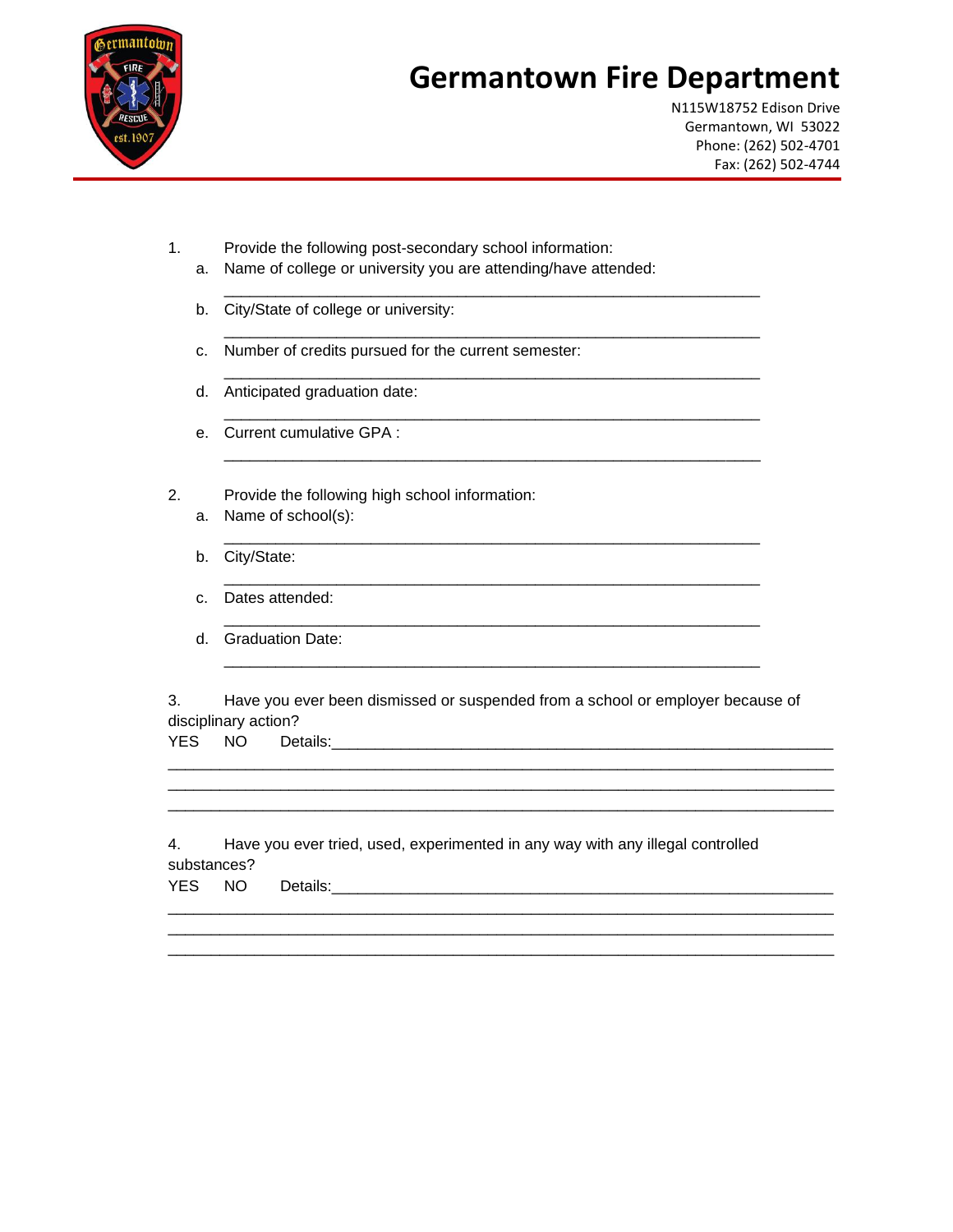

N115W18752 Edison Drive Germantown, WI 53022 Phone: (262) 502-4701 Fax: (262) 502-4744

| 5.                           |           | Do you have any felony convictions?                                                                                                                                                    |
|------------------------------|-----------|----------------------------------------------------------------------------------------------------------------------------------------------------------------------------------------|
| <b>YES</b>                   | <b>NO</b> | (If YES, please provide details including arresting agency, dates and disposition):                                                                                                    |
|                              |           |                                                                                                                                                                                        |
|                              |           |                                                                                                                                                                                        |
| 6.                           |           | Have you been convicted of: Operating while Intoxicated, Operating After Revocation,<br>Operating While Suspended, Operating Without a License, and/or attempting to Elude an Officer? |
| <b>YES</b>                   | NO.       | (If YES, please provide details including arresting agency, dates and disposition):                                                                                                    |
|                              |           |                                                                                                                                                                                        |
| 7 <sub>1</sub><br><b>YES</b> | NO.       | Do you have any convictions for any traffic violations, excluding parking?<br>(If YES, please provide details including arresting agency, dates and disposition):                      |
|                              |           |                                                                                                                                                                                        |
| 8.                           |           | Any other information you wish to share:                                                                                                                                               |
|                              |           |                                                                                                                                                                                        |
|                              |           |                                                                                                                                                                                        |
|                              |           |                                                                                                                                                                                        |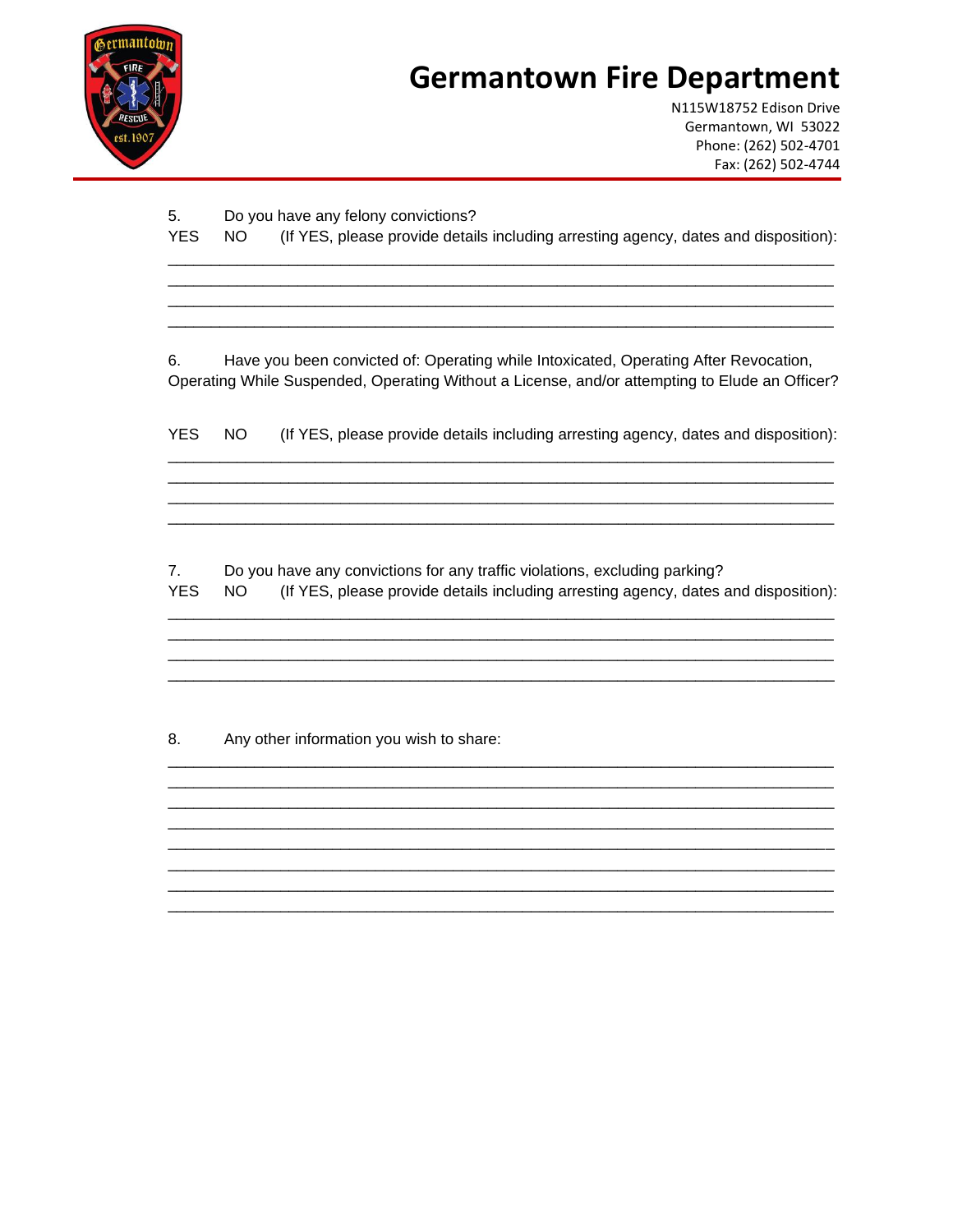

N115W18752 Edison Drive Germantown, WI 53022 Phone: (262) 502-4701 Fax: (262) 502-4744

| References (last 10 years) |  |
|----------------------------|--|
|                            |  |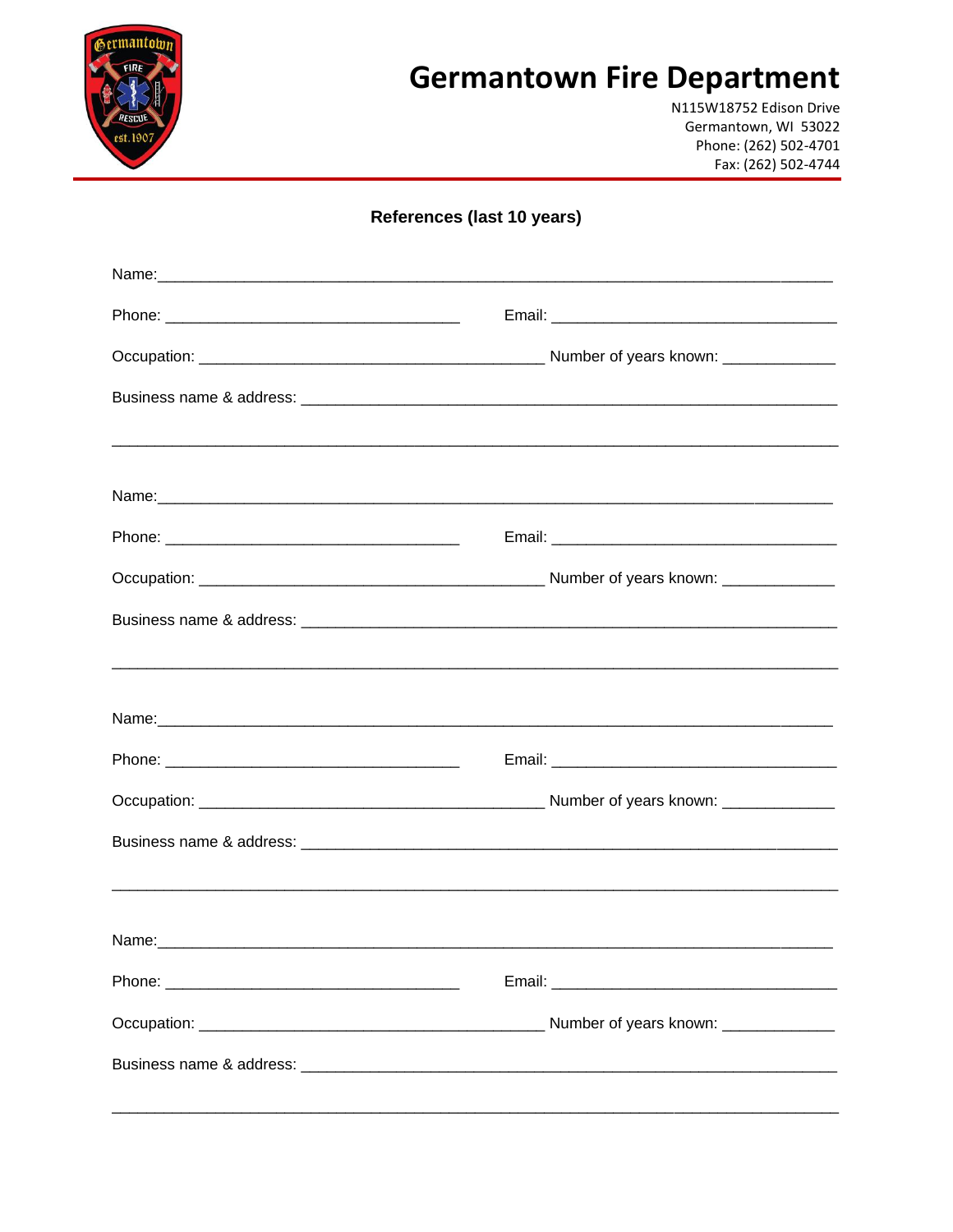

N115W18752 Edison Drive Germantown, WI 53022 Phone: (262) 502-4701 Fax: (262) 502-4744

**Please list any organizations you are associated with, including volunteering:**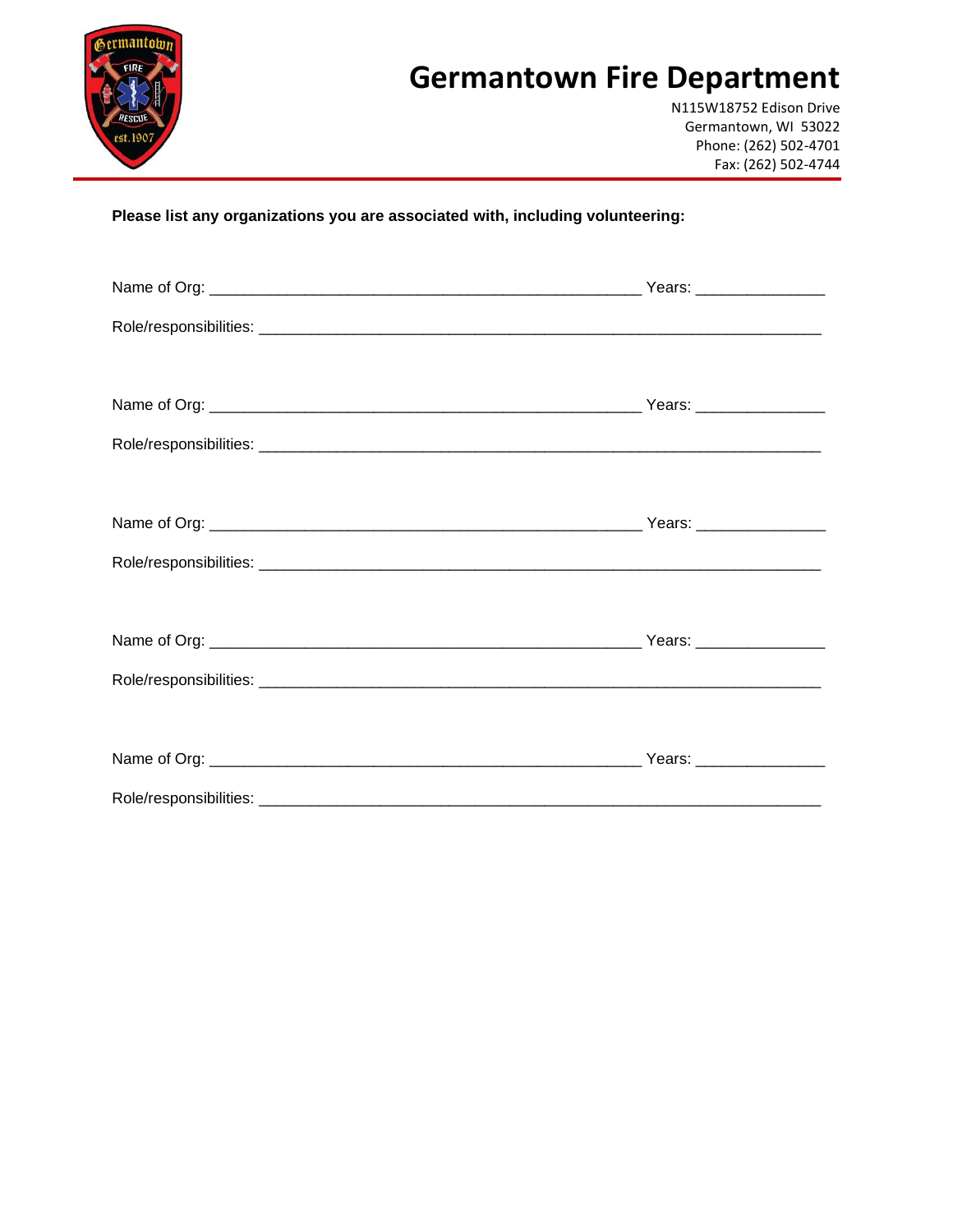

N115W18752 Edison Drive Germantown, WI 53022 Phone: (262) 502-4701 Fax: (262) 502-4744

**Employment History**<br>(minimum 10 years if applicable)

| <b>Employment Dates:</b><br>Salary: |  |  |  |
|-------------------------------------|--|--|--|
|                                     |  |  |  |
|                                     |  |  |  |
|                                     |  |  |  |
|                                     |  |  |  |
|                                     |  |  |  |
| <b>Employment Dates:</b><br>Salary: |  |  |  |
|                                     |  |  |  |
|                                     |  |  |  |
|                                     |  |  |  |
|                                     |  |  |  |
| <b>Employment Dates:</b><br>Salary: |  |  |  |
|                                     |  |  |  |
|                                     |  |  |  |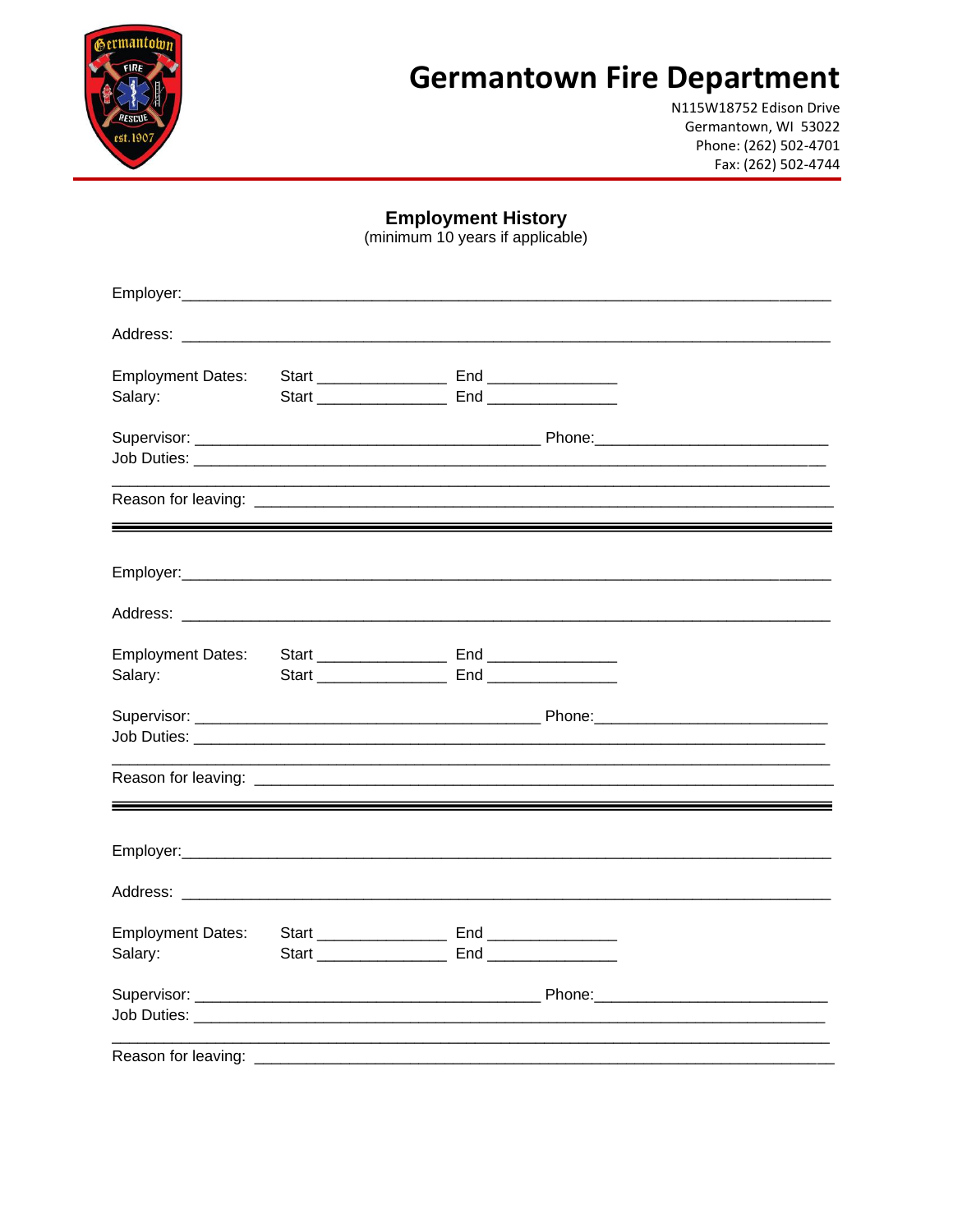| FIRF<br>RESCU<br>est.1907 |                          | <b>Germantown Fire Department</b> | N115W18752 Edison Drive<br>Germantown, WI 53022<br>Phone: (262) 502-4701<br>Fax: (262) 502-4744 |
|---------------------------|--------------------------|-----------------------------------|-------------------------------------------------------------------------------------------------|
|                           |                          |                                   |                                                                                                 |
|                           |                          |                                   |                                                                                                 |
| <b>Employment Dates:</b>  | Start <b>Start Start</b> | End __________________            |                                                                                                 |
| Salary:                   | Start __________         | End                               |                                                                                                 |

Were you ever the subject of disciplinary actions, including dismissal, in conjunction with any employment?

|  | YES NO Details: |
|--|-----------------|
|  |                 |
|  |                 |
|  |                 |
|  |                 |

#### **Certification and Agreement**

I certify that answers given by me to the foregoing questions and statements are true and complete to the best of my knowledge. I understand and agree that any misstatements or omissions herein may subject me to disqualification or dismissal. I authorize the Village of Germantown to make such investigations and inquiries of my employment, character, qualifications, and medical history as may be necessary in arriving at an employment decision. I hereby release all employers, companies, schools, or persons from all liability in responding to such inquiries made in connection with my application. I further understand that in the event of employment by the Village, my classification as a permanent employee depends upon my successful performance of work assigned to me during a probationary period, where applicable.

| <b>Signature of Applicant:</b> | Date: |
|--------------------------------|-------|
|--------------------------------|-------|